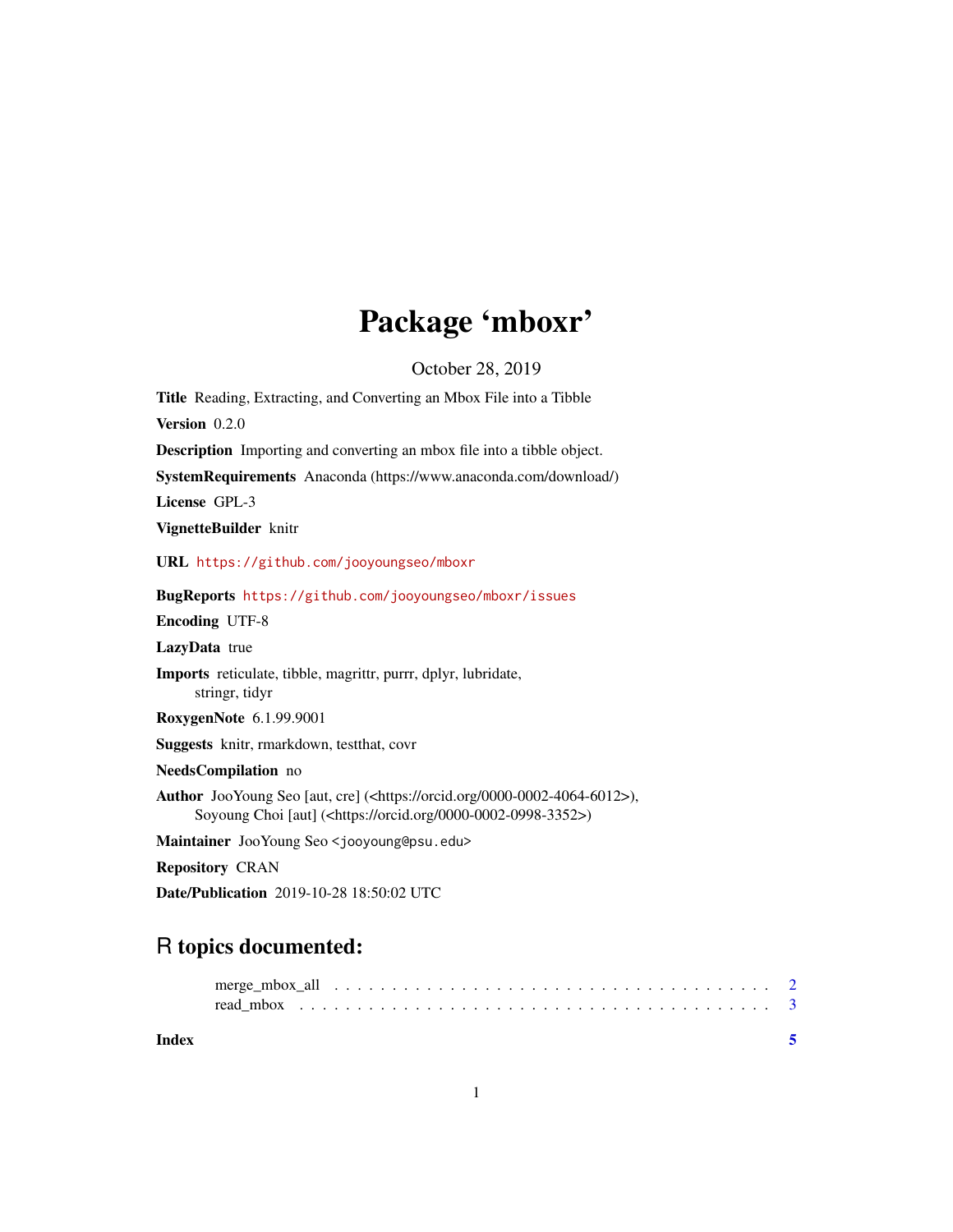<span id="page-1-0"></span>

#### Description

Use this function for merging all mbox files into one tibble object.

#### Usage

```
merge_mbox_all(path = ".", file = NULL)
```
#### Arguments

| path | A character vector of full path names; the default corresponds to the working di-                      |
|------|--------------------------------------------------------------------------------------------------------|
|      | rectory, getwd. Tilde expansion (see path.expand) is performed. Missing values<br>will be ignored.     |
| file | Output RDS file if you want to save. The default is NULL, which is not saving<br>the output as a file. |

#### Details

merge\_mbox\_all See example below.

#### Value

One tibble object for all the merged mbox files in your current directory will be returned.

#### Author(s)

JooYoung Seo, <jooyoung@psu.edu> Soyoung Choi, <sxc940@psu.edu>

#### References

<https://en.wikipedia.org/wiki/Mbox> <https://docs.python.org/3/library/mailbox.html> <https://www.anaconda.com/download/>

#### Examples

```
# Changing working directory to temp for the demonstration purpose only.
setwd(tempdir())
library(mboxr)
test_path <- system.file("extdata", package = "mboxr")
# Save your own RDS file as an output if you need it:
```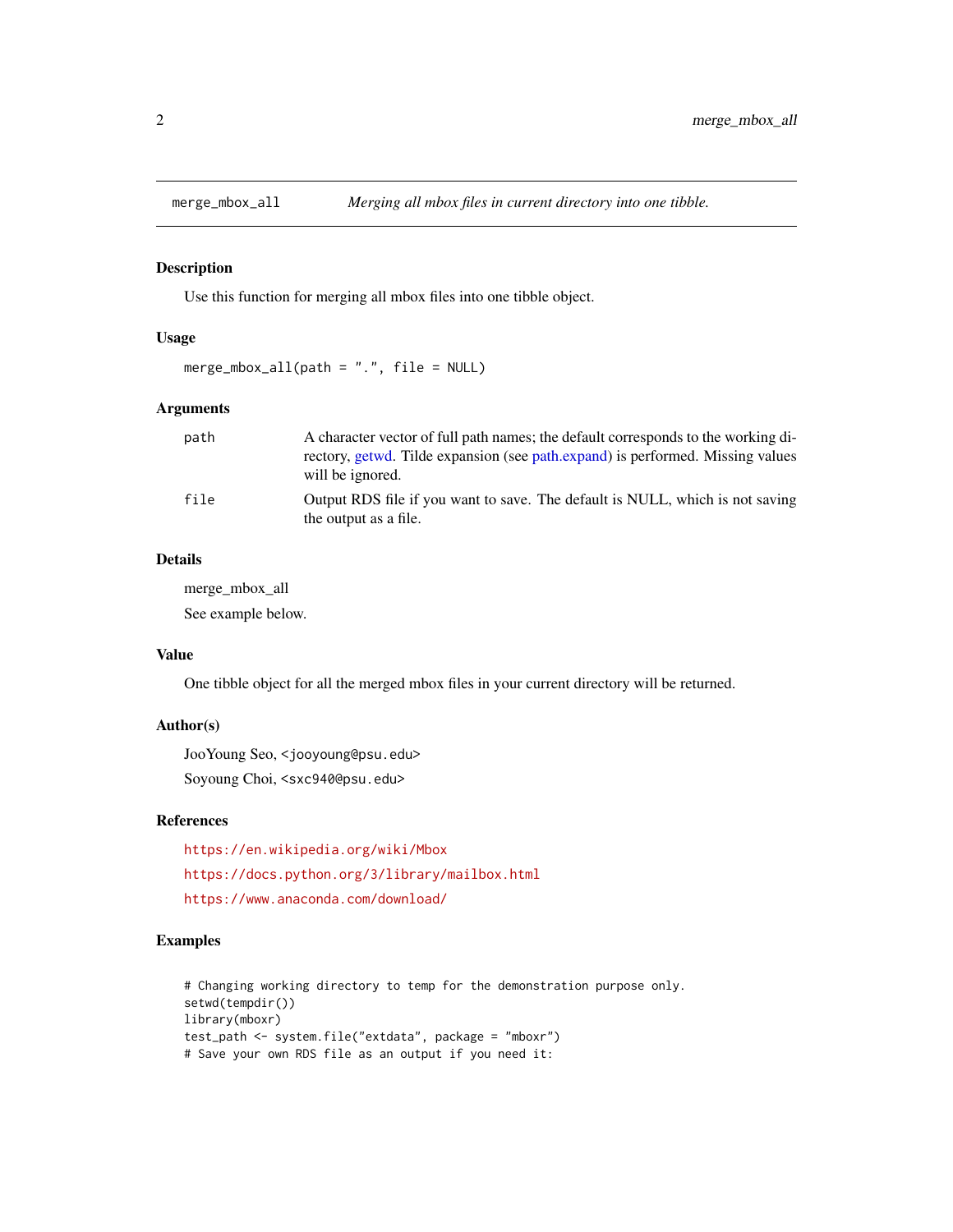#### <span id="page-2-0"></span>read\_mbox 3

```
data <- merge_mbox_all(path = test_path, file = "output.rds")
# Now you can use the imported file as a tibble.
str(data)
```
read\_mbox *Converting an mbox file into a tibble data\_frame.*

#### Description

Use this function for importing and converting an mbox file into a tibble object.

#### Usage

read\_mbox(mbox = NULL, file = NULL)

#### Arguments

| mbox | Input mbox file.                                                              |
|------|-------------------------------------------------------------------------------|
| file | Output RDS file if you want to save. The default is NULL, which is not saving |
|      | the output as a file.                                                         |

#### Details

read\_mbox

See example below.

#### Value

Tibble object for the input mbox file will be returned.

#### Author(s)

JooYoung Seo, <jooyoung@psu.edu>

Soyoung Choi, <sxc940@psu.edu>

#### References

<https://en.wikipedia.org/wiki/Mbox> <https://docs.python.org/3/library/mailbox.html> <https://www.anaconda.com/download/>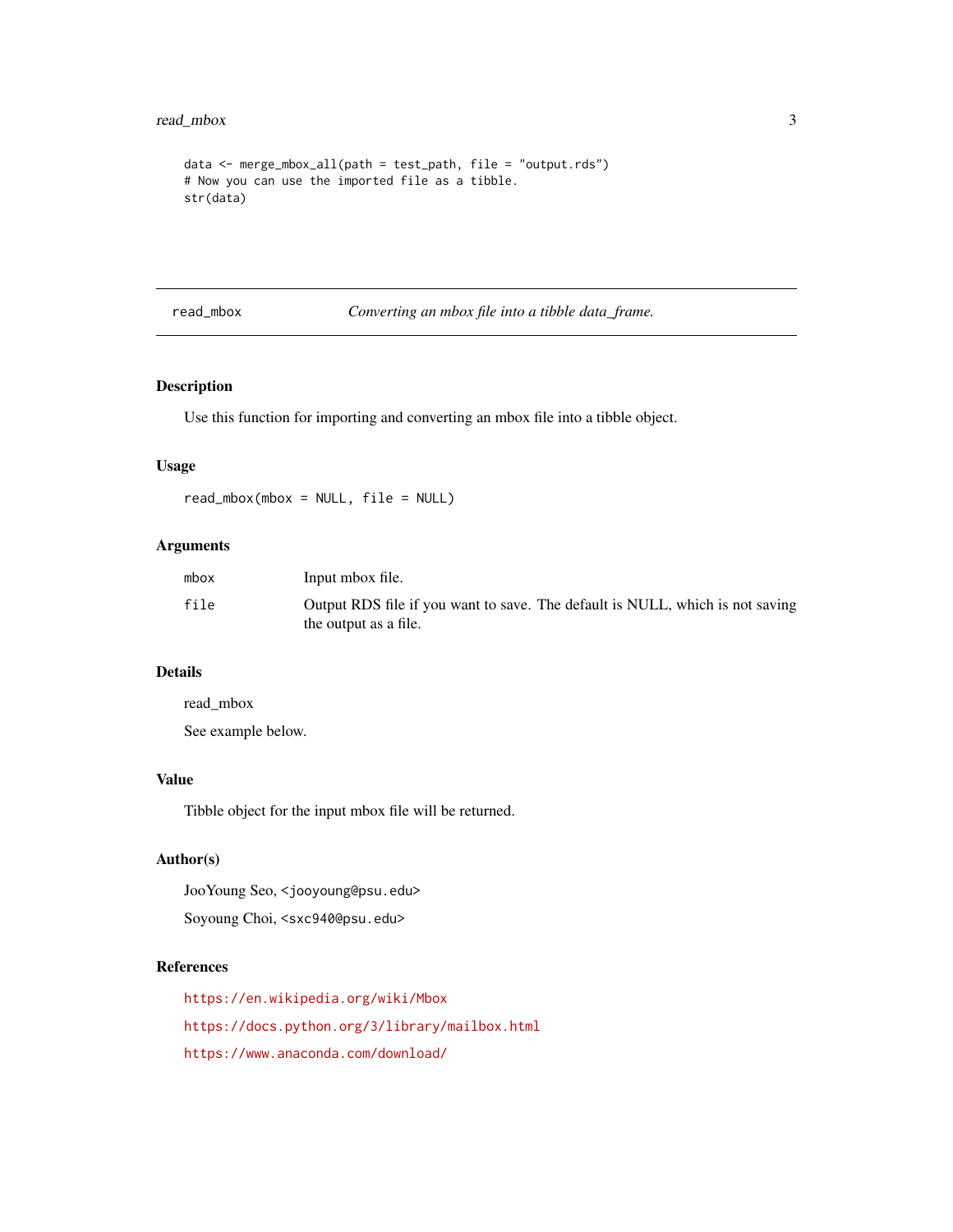#### Examples

```
# Changing working directory to temp for the demonstration purpose only.
setwd(tempdir())
library(mboxr)
# Feeding an mbox file through read_mbox function:
test <- system.file("extdata", "test1.mbox", package = "mboxr")
data <- read_mbox(mbox = test, file = "output.rds")
# Now you can use the imported file as a tibble.
str(data)
```